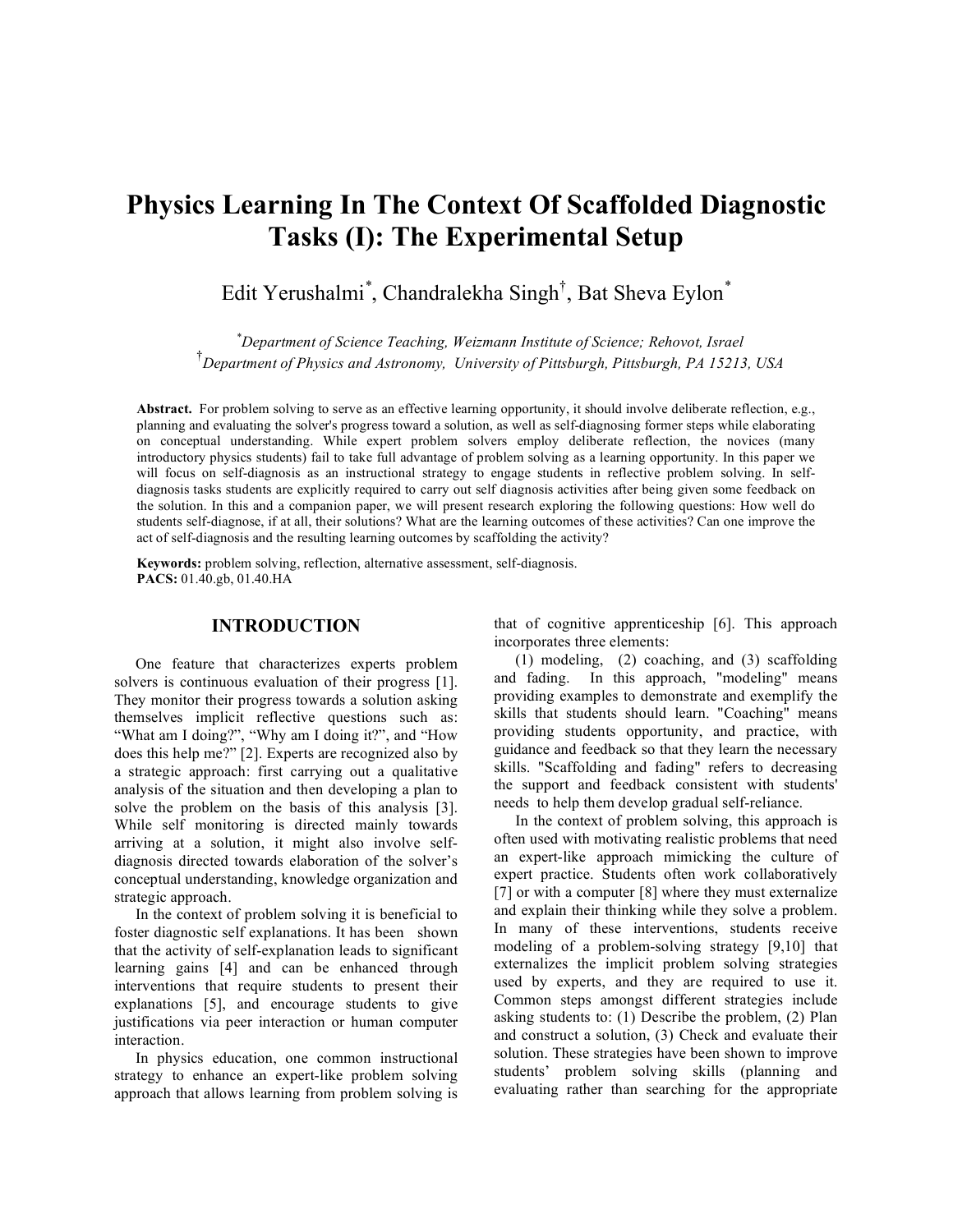equation without reflection) as well as their understanding of physics concepts [11].

One challenge these approaches often face is that the assessment is traditional, focused on product rather than the process, thus undermining the intended outcomes. The negative impacts of traditional assessment include over-emphasis on grades, and under-emphasis on feedback to promote learning. Thus, traditional assessment approaches are lacking in formative assessment. Black and Wiliam [12] suggest that for formative assessment to be productive, students should be trained in self assessment so that they can understand the main purposes of their learning and thereby grasp what they need to do to succeed. Thus, tests and homework can be invaluable guides to learning, but they must be clear and relevant to learning goals. The feedback should give guidance on how to improve, and students must be given opportunity and help to work on the improvement.

Following these guidelines we constructed a selfassessment task in which students are required to present a diagnosis (namely, identifying where they went wrong, and explaining the nature of the mistakes) as part of the activity of reviewing their quiz solutions. We shall call these tasks "self-diagnosis tasks". Indeed, an integral activity in physics problem solving should be reviewing the solution that the learner has composed in order to improve it or learn from it. For instance, this activity can occur after comparing a final result of a problem solution to the back of the book answer, as well as when students get their graded work back. The notion that comparing solutions composed by the learners to a worked out example is conducive to learning is actually common amongst physics instructors.

In traditional situations in which students review their solutions, self-diagnosis is not guaranteed to occur. Students may or may not self-diagnose the solution, or it might occur only implicitly. In contrast, in self-diagnosis tasks, students are required explicitly to diagnose their solutions.

## **SELF-DIAGNOSIS TASKS**

Self-diagnosis tasks can be distinguished by:

- 1. Instructions on how to carry out the diagnosis, e.g. level of detail laying out for students the possible deficiencies in their approach towards the solution and in its implementation.
- 2. Resources available to the students while diagnosing their solutions (e.g. information provided about the correct problem solution, notebooks and textbook).
- 3. Feedback: Provision of customized feedback (diagnostic information about the solution).

We report an in-class study focused on three types of interventions that require students explicitly to selfdiagnose their solutions, yet differ in the instructions and resources students receive (see Table 1).

In all interventions students first solved realistic, motivating quiz problems (an example is shown in Figure 1). These kinds of problems are sometimes referred to in the literature as "context rich problems"[9] that have a context and motivation connected to reality, have no explicit cues (e.g. "apparent weight"), require more than one step to solve and may contain more than the information needed (e.g. the car's mass). Context Rich Problems require students to analyze the problem statement, determine which principles of physics are useful and what approximations are needed (e.g. smooth track), and plan and reflect upon the sub-problems constructed to solve the problem.

A friend told a girl that he had heard that if you sit on a scale while riding a roller coaster, the dial on the scale changes all the time. The girl decides to check the story and takes a bathroom scale to the amusement park. There she receives an illustration (see below), depicting the riding track of a roller coaster car along with information on the track (the illustration scale is not accurate). The operator of the ride informs her that the rail track is smooth, the mass of the car is 120 kg, and that the car sets in motion from a rest position at the height of 15 m. He adds that point B is at 5m height and that close to point B the track is part of a circle with a radius of 30 m. Before leaving the house, the girl stepped on the scale which indicated 55kg. In the rollercoaster car the girl sits on the scale. Do you think that the story she had heard about the reading of the scale changing on the roller coaster is true? According to your calculation, what will the scale show at point B?



**FIGURE 1.** Context rich problem.

In some intervention groups, the problem statement included guidelines for how students should present their problem solutions, while in others instructors merely discussed with students these guidelines early in the semester (cf. Fig. 2).

In all intervention groups, in the recitation following the quiz, the instructor gave his students a photocopy of their solution, and asked them to diagnose mistakes in their last week's quiz solution. Students were credited 50% of quiz grade for the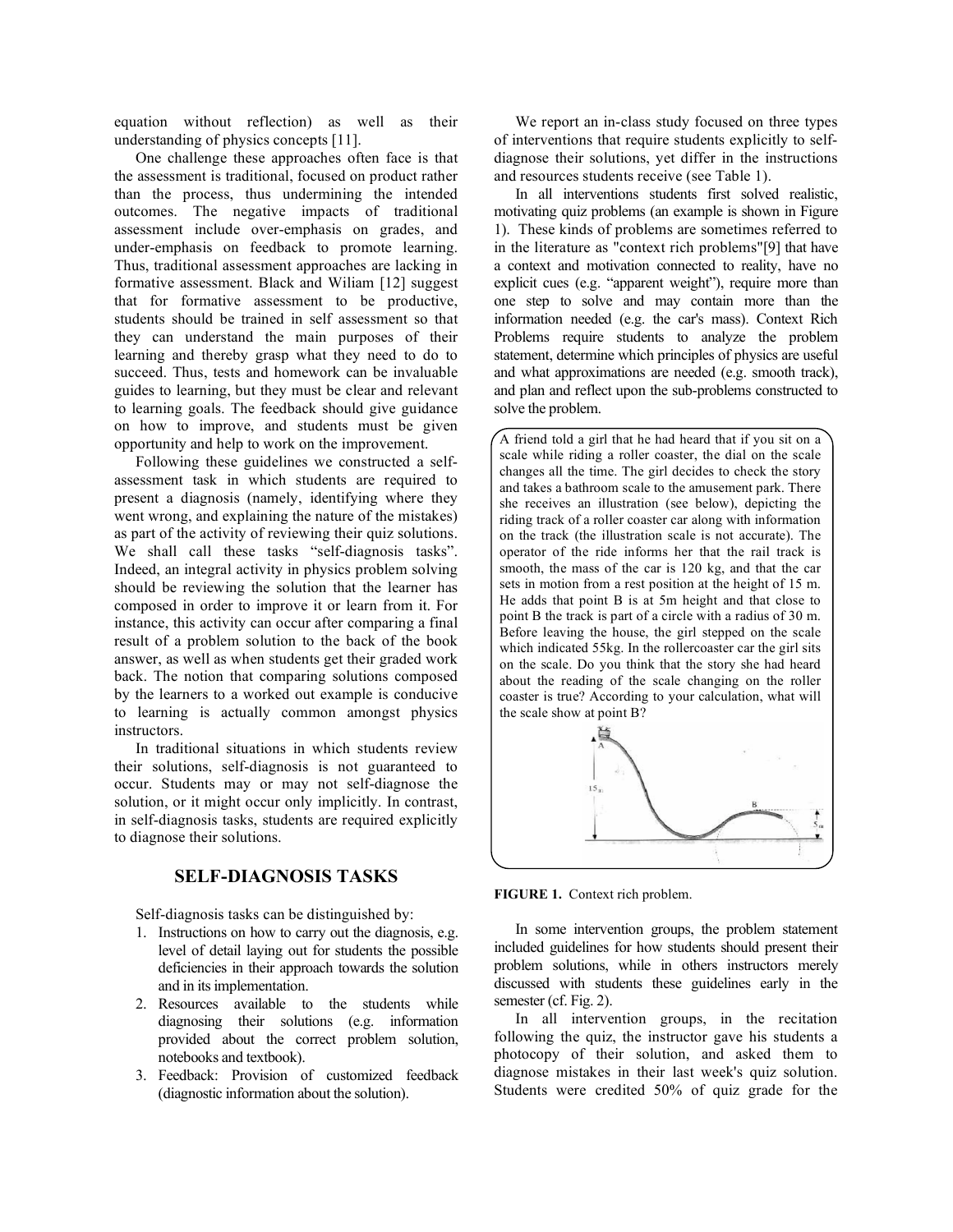diagnosis. The instructor also motivated them by saying that self diagnosis will help them learn.

**Problem description:** Represent the problem in Physics terms: Draw a Sketch, List known and unknown quantities, target variable

**Solution construction:** Present the solution as a set of sub problems, In each sub problem write down: The unknown quantity you are looking for The physics principles you'll use to find it The process to extract the unknown

**Check answer:** Write down how you checked whether your final answer is reasonable

**FIGURE 2.** Guidelines for presenting problem solution.

In the  $1<sup>st</sup>$  intervention group students received minimal guidance, namely, they were asked to circle their photocopied solutions and say what they did

#### **Solution**

# **1. Description of the problem**

Knowns:

The height of release:  $h_A=15m$ Speed of the car at point A:  $v_A=0$ The height at point B:  $h_B=5m$ The radius at point B:  $R_B$ =30m The mass of the car: M=120 kg The mass of the girl: m= 55kg



Target quantity:  $N_B$  = Normal force at point B. Assumptions: the friction with the track is negligible

#### **2. Constructing the solution Plan:**

During the motion of the girl along the curved track, the magnitude of her velocity as well as the radial acceleration changes from point to point. If the radial acceleration changes, we infer that the net force acting in the radial direction on the girl changes as well. The net force on the girl is the sum of 2 forces acting on her: the force of gravity and the normal force. To calculate the normal force at point B we can use Newton's  $2^{nd}$  Law  $\Sigma \vec{F} = m \cdot \vec{a}$ ; however we will need to know the acceleration at this point. To calculate the centripetal acceleration at B,  $a_{R} = v_{B}^{2}/R$  we need to know the speed at point B.

We will calculate the velocity of the girl at point B using the law of conservation of mechanical energy between point of departure A and point B (the mechanical energy is conserved since the only force that does work is the force of gravity which is a conservative force. The normal force does no work because it is perpendicular to the velocity at every point on the curve).

#### **Sub-problem 1: calculating the velocity at point B**

points A and B:  $E_A = E_B$ We'll set ground as the reference for potential energy and compare the total mechanical energies of the girl and car at wrong in that part, aided by their notes and books only, without being provided the solution.

In the  $2<sup>nd</sup>$  intervention group the students were also provided with a correct solution that the instructor handed out during the self-diagnosis activity (cf. Fig. 3). This solution followed the guidelines for presenting a problem solution (cf. Fig. 2).

In the  $3<sup>rd</sup>$  intervention group the instructor discussed the correct solution with the students and they were required to fill in a self diagnosis rubric (cf. Fig. 4). The rubric was designed to direct students' attention at two possible types of deficiencies: deficiencies in approaching the problem in a systematic manner ("general evaluation" part) and deficiencies in the physics applied.

Besides the intervention groups, we also had a control group in which the instructor discussed with the students the solution for the problem, but they were not required to engage in a self–diagnosis task.

Since the speed is zero at point A the kinetic energy is  
zero at that point. Therefore we get: 
$$
PE_A = KE_B + PE_B
$$
  

$$
\Rightarrow (m + M)gh_A = (m + M)gh + \frac{1}{2}(m + M)v_B^2
$$

$$
\Rightarrow gh_A = gh_B + \frac{v_B^2}{2}
$$
We can calculate the speed at B in the following way:  

$$
v_B^2 = 2gh_A - 2gh_B = 2(10m/s^2)(15m - 5m) = 200m^2/s^2
$$

#### **Sub problem 2: calculating the normal force at B**



**Final result**: when the car crosses Point B at the track, the scale indicates 183.3 N

#### **3. Reasonability check of the final result:**

- limiting cases of the parametric solution

 $N_{\rm B} = mg - m v_{\rm B}^{2}/R_{\rm B}$ : At rest ( $v=0$ ):  $N = mg$ ,

On horizontal surface ( $R \rightarrow$  infinity):  $N = mg$ 

**FIGURE 3.** Sample solution aligned with guidelines.